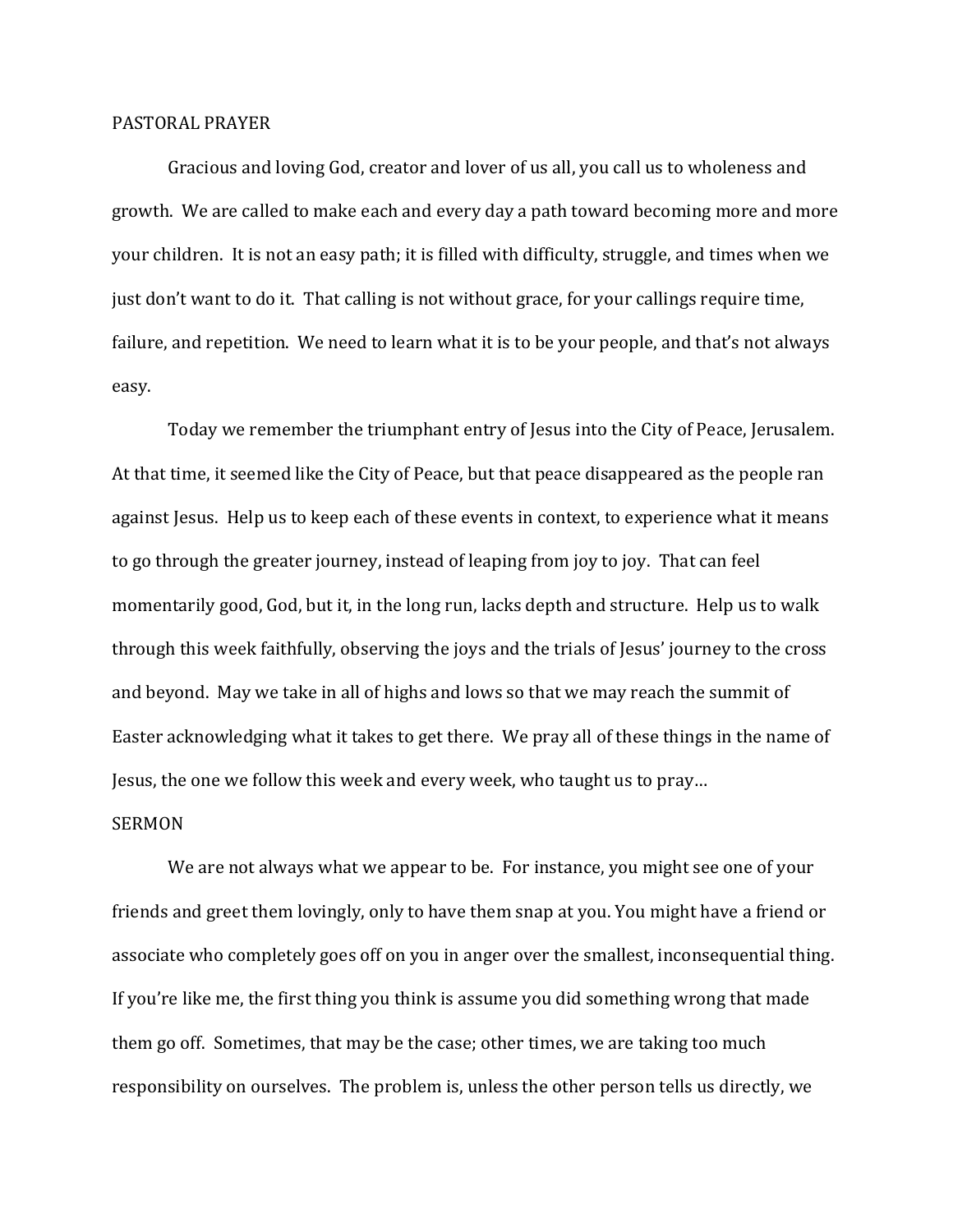don't always know what our associates are thinking. We can guess, we can surmise, we can try to put together every little piece of evidence to put together the puzzle, but we never have the whole picture. The whole picture does tell us the greater story, how things interconnect with one another, how one event gives meaning to another event. Getting a glimpse of the whole picture can give us a greater understanding of how things work. In this week, we need the whole picture to see how the dominos fall as they do. We need the whole picture to get why things happen as we do. We need the whole picture of this day and of this week.

 This is not just Jesus coming into Jerusalem. Jesus, in all his actions and interactions, has a way of showing us something new in the midst of something familiar. He warped the ways of the world in a way that showed us what was really true. Jesus' entrance into Jerusalem shows us a whole lot that is under the surface. According to *The Last Week* by Borg and Crossan, this was one of two entrances into Jerusalem on that Sunday. One was Pontius Pilate, the Roman representative, who came into Jerusalem enacting Roman power. Jesus came into the city in the same way, but with a twist. Both claim to be royalty, but both don't claim to hold the same seat. This spectacle is not just about Jesus as a new King, it also lampoons the way Pilate came into the city. Jesus makes fun of the Roman officials who ride in on their great steeds by sitting on a humble, young colt. He mocks the Roman royalty by not wearing the great and grand robes of a monarch but his modest commonperson's clothing. The people respond lovingly, with words from Psalm 118. The choice is not by accident, according to the New Interpreter's Bible commentary; Psalm 118 served as a liturgy for a King who was coming into a city, as well as a way to ordain a new King. By all signs, the people were dismissing one King in favor of a New King, Jesus, but this King may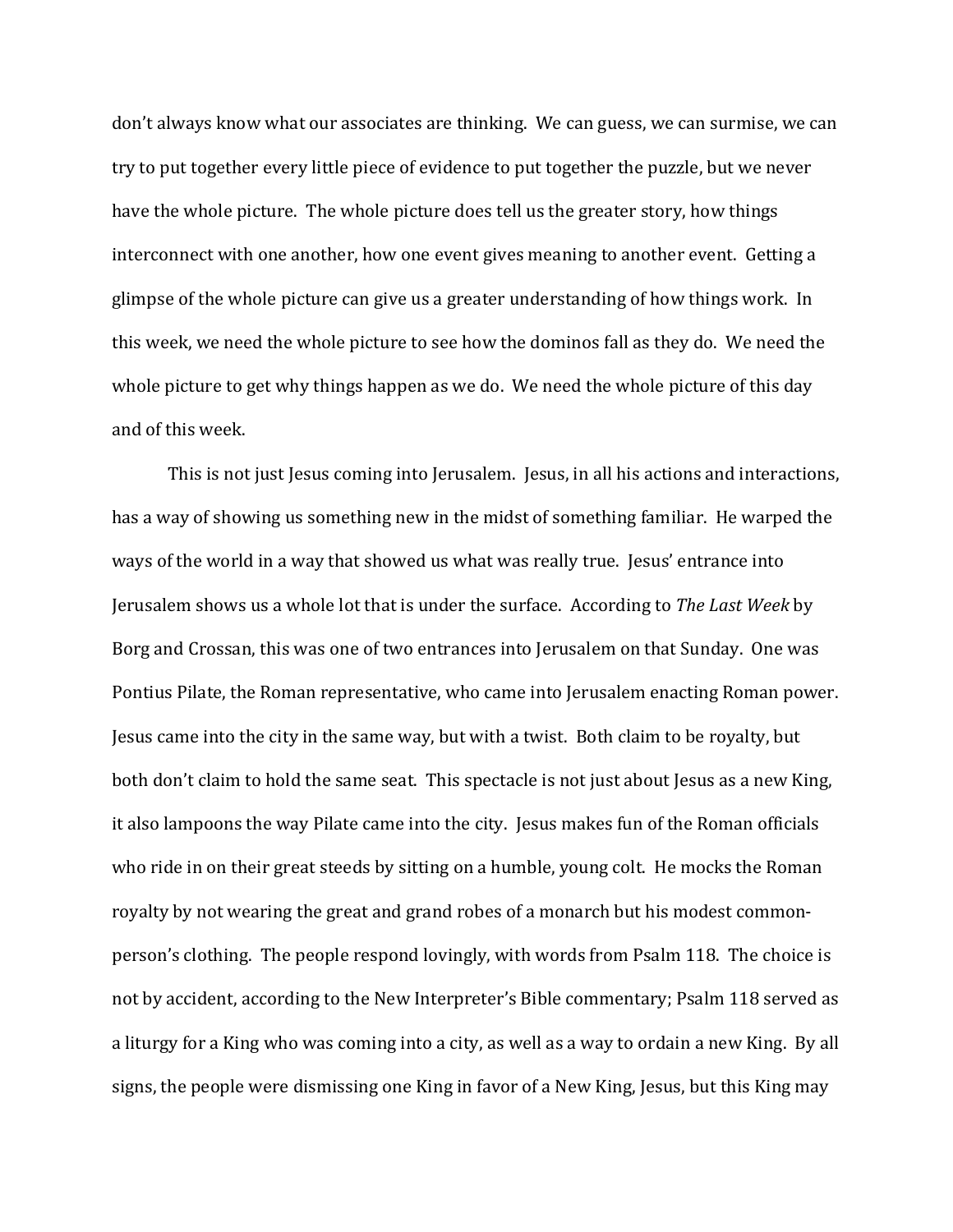not have lived up to their expectations. Perhaps they wanted someone to overthrow the Romans quickly, and that's why they turned on him. Maybe, maybe not. Either way, these cheers were not meant to last. Jesus would not be their next King the way they envision.

 Jesus wasn't saying that he was there to overthrow the Roman authorities right away. Jesus was telling us something new about authority and what it means to devote one's self to an authority. Both require allegiance, but one requires a whole lot more. It's a lot easier to take comfort in the authorities that you see, but what lasts? He also asks a new question: what does it mean to have security? The Romans could provide security in the form of soldiers, kings, taxes, all of those things that we feel provide us bodily protection. Jesus doesn't promise bodily security. Indeed, we will see later this week how that is the case. But he does provide a security that lasts longer, a more full security that lasts beyond all time and space. This is security without limitation. This is a security from God.

 Jesus' entrance into Jerusalem was the first chapter in a longer story. Holy Week's big attractions are Palm Sunday and Easter, but they aren't the whole story. This is a beginning, but, at the same time, an end. This is the traditional beginning of Holy Week, but it also is the end of Jesus' traveling ministry, which began to spread his name across the land. When I read this story, I have two conflicting emotions. On the one hand, I feel a sense of hope. I sense that something grand is about to happen. On the other hand, I feel a foreboding darkness in this story. This sense of hopefulness is not meant to last. I've seen this movie before, and I know how it ends. In Jesus' grand entrance into Jerusalem, we see one side of the coin of betrayal: there is trust or a sense of friendship which later is broken. But that's yet to come. When you really think about it, Palm Sunday really isn't anything special when we don't see it in the context of the rest of the story. By itself, it really doesn't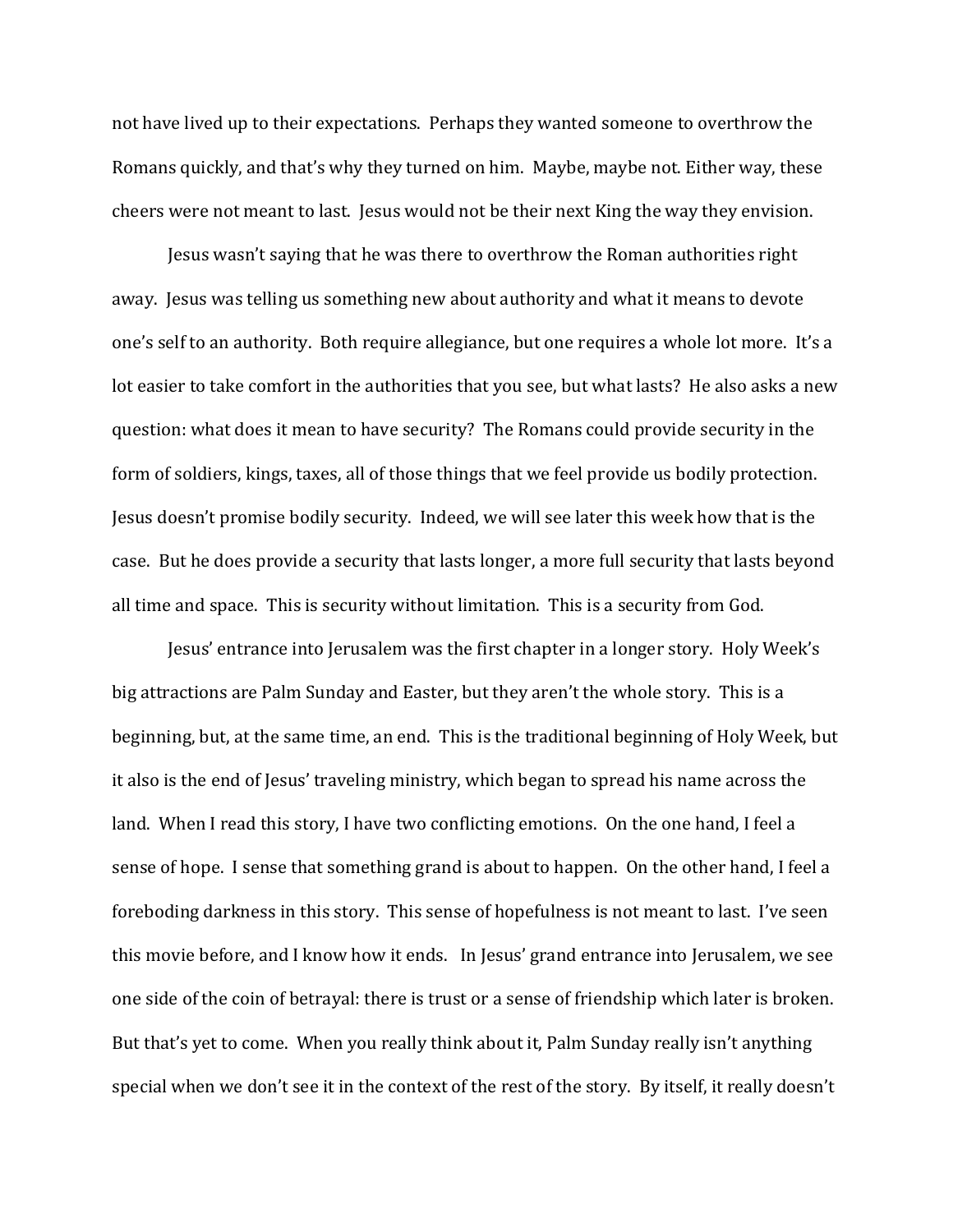mean anything great as compared to the rest of the week. It's not really a big deal for Jesus to come to another city, even if it is Jerusalem. He's more or less continuing the ministry that he started earlier. When we see it as the beginning, the way that the tone is set for the rest to come, the story then creates a great deal of meaning. We see how the picture changes when the beginning of the week is about celebration, but that celebration later becomes the very height of betrayal. As we understand this story, we understand it is the prequel. It's not the story by itself, but it begins to set the tone for what will happen later. Between this and Easter is the rest of the story. We need to get the whole picture.

 One of my favorite movie series of all time was Star Wars. Unfortunately, I got to know Star Wars in reverse order. There was one summer where I watched the only Star Wars movie we had, Return of the Jedi, the third and final in the series, every day. It was a tape that my sister recorded several years before. I loved the story, but I didn't really know what I was doing. I was actually doing myself a rather large disservice. It was only after seeing the third movie in the series quite a few times did I actually see the first and second Star Wars movies. From there, I could actually figure out why Obi Wan died, what was the big deal about Darth Vader being Luke's father, and how it was a big surprise that Luke and Leia were siblings. In the same way, you can't really understand the whole of the story until you go through each and every part. You wouldn't read a book by starting at chapter one and going straight to chapter thirty-one. I knew no better at the time, but you wouldn't try to get the feel of a whole movie series by watching the last one if you had the choice.

So what are we to make of this week? Do we just go from Palm Sunday to Easter? Allow me to tell you about one of my biggest pet peeves. No, indeed not. I believe that missing the middle of Holy Week is a huge disservice, for we cut from the middle of the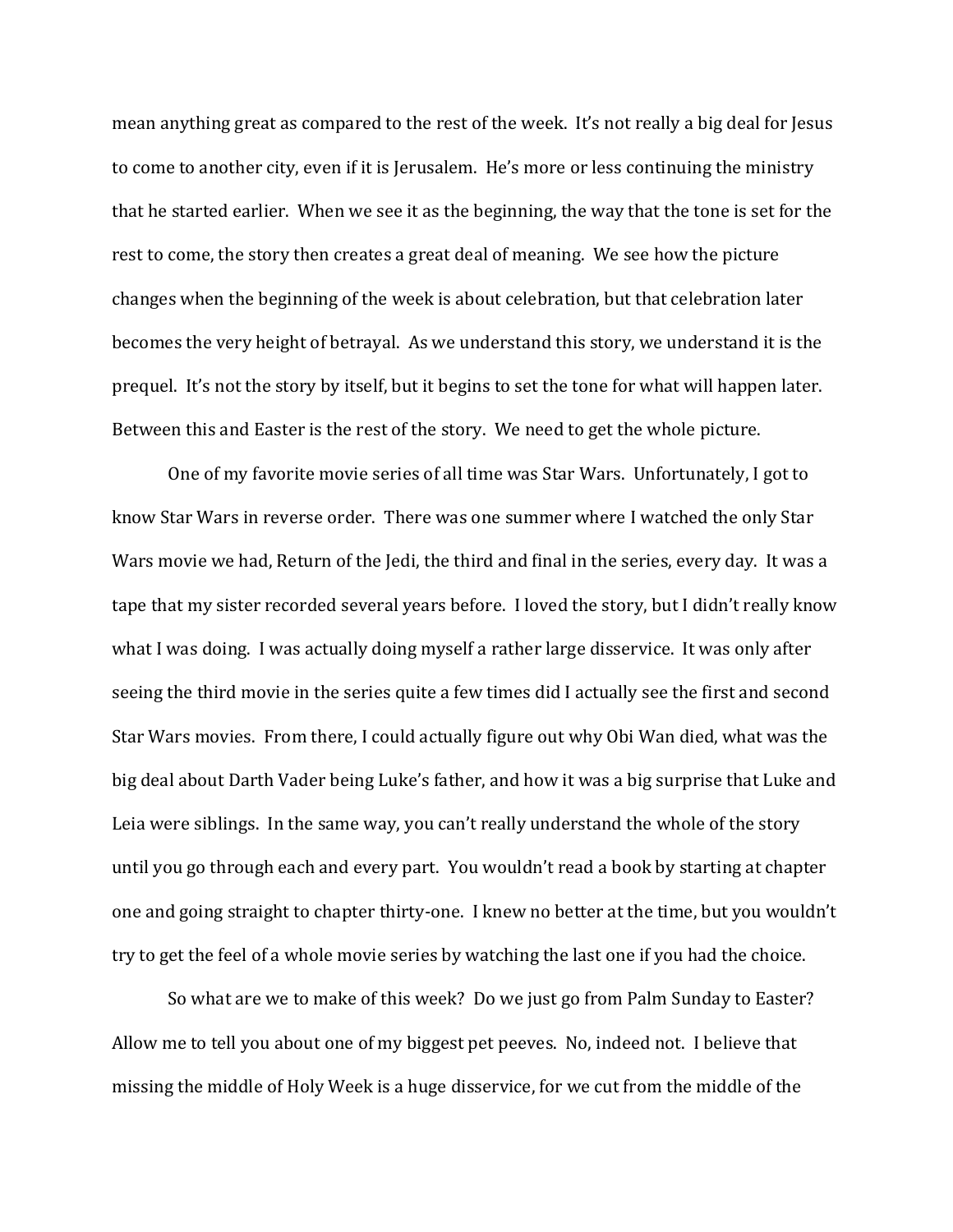story to the end of the story. If that's the case, then the story makes no sense whatsoever. Just like Star Wars, I had no idea about what made the climactic ending of Darth Vader's sacrifice when I didn't understand what happened before. I had no idea why Luke's revelation to Leia about them being related was a big deal when I didn't know anything about how they came to know each other. In the same way, we can't just skip over the darkness of Maundy Thursday and the death of Good Friday just so we can quickly arrive at the dawn of Easter and new life. New life makes no sense whatsoever if you don't die to get there.

Despite what you may be thinking, this is not just a long advertisement for coming to Maundy Thursday and Good Friday services. But at the same time, it is important that we really do understand what it means to walk through this week. Jesus is telling us about a new sense of authority today, and each day of this week tells us something new as well. When we observe each of them as they call us to, then we understand more greatly Jesus and his calling for our lives.

This is just the beginning, friends, of the most climactic and important series of events in Christian history. This is more important than Christmas and any other holiday. We are coming to understand what it means to be a Christian through the sacrifice of Christ's love and showing us what new life can mean. It's a cycle we go through each year. It's a cycle we can go through each day, but we'll talk more about that next week. Jesus was greeted by people that heard he was the next big thing, but they turned abruptly. Jesus was the talk of the town one day, and then quickly became yesterday's news. That's the problem when, as Jesus said in a parable, the roots do not dig down deeply into the dirt. What is trendy becomes interesting, and then, when the trend becomes boring, the interest